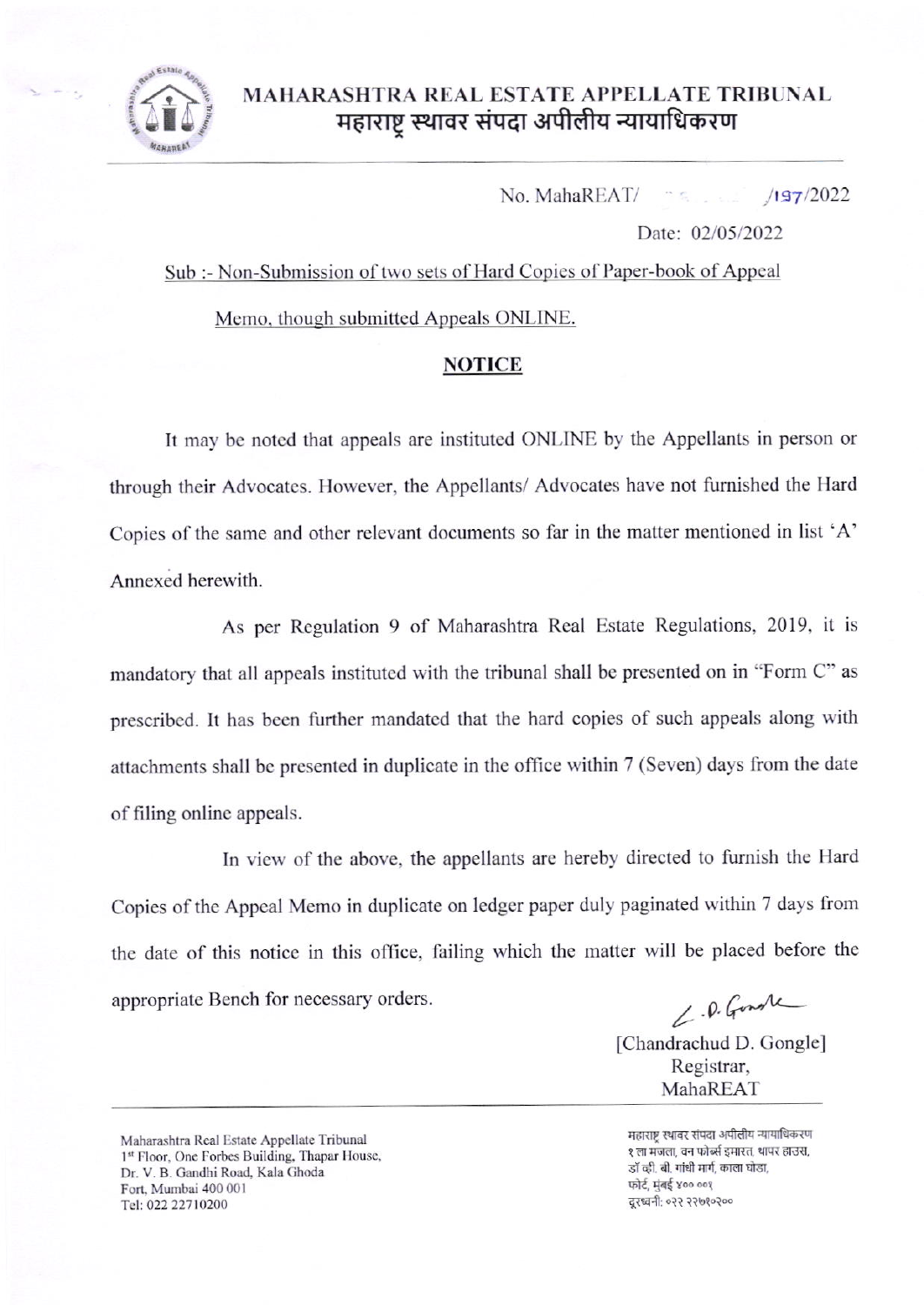| SR             | <b>APPEAL NO</b>  | APPELLANT                                   | RESPONDENT                        | PROJECT NAME         | REGISTRATION<br>PROJECT | PAYMENT<br>DATE |
|----------------|-------------------|---------------------------------------------|-----------------------------------|----------------------|-------------------------|-----------------|
| g              |                   |                                             |                                   |                      | g                       |                 |
| 1              | AT005000000010524 | vijay Narayan jalan                         | Nitin Bhimrao Mahajan             | Aura City D7,D8      | P52100004797            | 29-09-2018      |
| $\sim$         | AT005000000010628 | vijay Narayan jalan                         | hemant patil                      | Aura City D7,D8      | P52100002830            | 29-09-2018      |
| $\epsilon$     | AT005000000010629 | vijay Narayan jalan                         | sanjay bawangade                  | Aura City C3, C4     | P52100003004            | 29-09-2018      |
| 4              | AT005000000010630 | vijay Narayan jalan                         | sagar ramu daske                  | Aura City D7, D8     | P52100004797            | 29-09-2018      |
| 5              | AT005000000010631 | vijay Narayan jalan                         | anis jikare                       | Aura City D7,D8      | P52100004797            | 29-09-2018      |
| 6              | AT005000000010632 | vijay Narayan jalan                         | ibrahim sheikh                    | Aura City D9, D10    | P52100003088            | 29-09-2018      |
| ſ              | AT005000000010633 | vijay Narayan jalan                         | vikas malpote                     | Aura City D7,D8      | P52100004797            | 29-09-2018      |
| $\infty$       | AT005000000010634 | vijay Narayan jalan                         | suresh firake                     | Aura City C3, C4     | P52100003004            | 29-09-2018      |
| G              | AT005000000010635 | vijay Narayan jalan                         | satish khaire                     | Aura City C7,C8      | P52100002831            | 29-09-2018      |
| $\overline{a}$ | AT00600000021443  | Anil Nandlal Chhabria                       | Naresh Bohra and ors              | <b>ANANTYA 1A</b>    | P51800005533            | 23-04-2019      |
| $\mathbf{1}$   | AT006000000031513 | Santosh KUMAR SINGH                         | Vasant Shankar Jadhav and ors     | KAILASH HEIGHTS      | P51700006977            | 23-07-2019      |
| 12             | AT00600000031635  | Man Global Limited                          | Anirudh Dave and Rajul Dave       | MAN OPUS             | P51700008395            | 31-07-2019      |
| 13             | AT005000000031707 | Pramod Ramchandra Kutka                     | Satyanarayan Trimbak Kamble       | Forest Mist          | P52100010711            | 14-08-2019      |
| 14             | AT005000000031745 | Rajkumari Gulab choithramani Sandeep Jadhav |                                   | SOLITAIRE PALMS E    | P52100001927            | 25-08-2019      |
| 15             | AT00600000031760  | krishna Agrawal                             | Sitaram Khandelwal                | COSMIC               | P51800009046            | 30-08-2019      |
| 16             | AT006000000031763 | krishna Agrawal                             | Mamta Agarwal                     | COSMIC               | P51800009046            | 30-08-2019      |
| 17             | AT006000000031765 | krishna Agrawal                             | Bela Agarwal                      | COSMIC               | P51800009046            | 30-08-2019      |
| 18             | AT006000000031772 | Man Global Limited                          | Sapna Santosh Acharya and Anr     | MAN OPUS             | P51700008395            | 12-09-2019      |
| 19             | AT006000000031771 | Man Global Limited                          | Namita Singh and Anr              | MAN OPUS             | P51700008395            | 12-09-2019      |
| 20             | AT006000000031793 | JAYAKAR AND PARTNERS                        | ASADULLAH MOHD KHALID<br>CHAFEKAR | M M VALLEY C1        | P51700009447            | 19-09-2019      |
| 21             | AT00600000031816  | PARIMAL VIJAY NAPHADE                       | OM SAI INFRA & OM SAI KANISHK     | SAI KANISHK PHASE II | P51700012436            | 27-09-2019      |